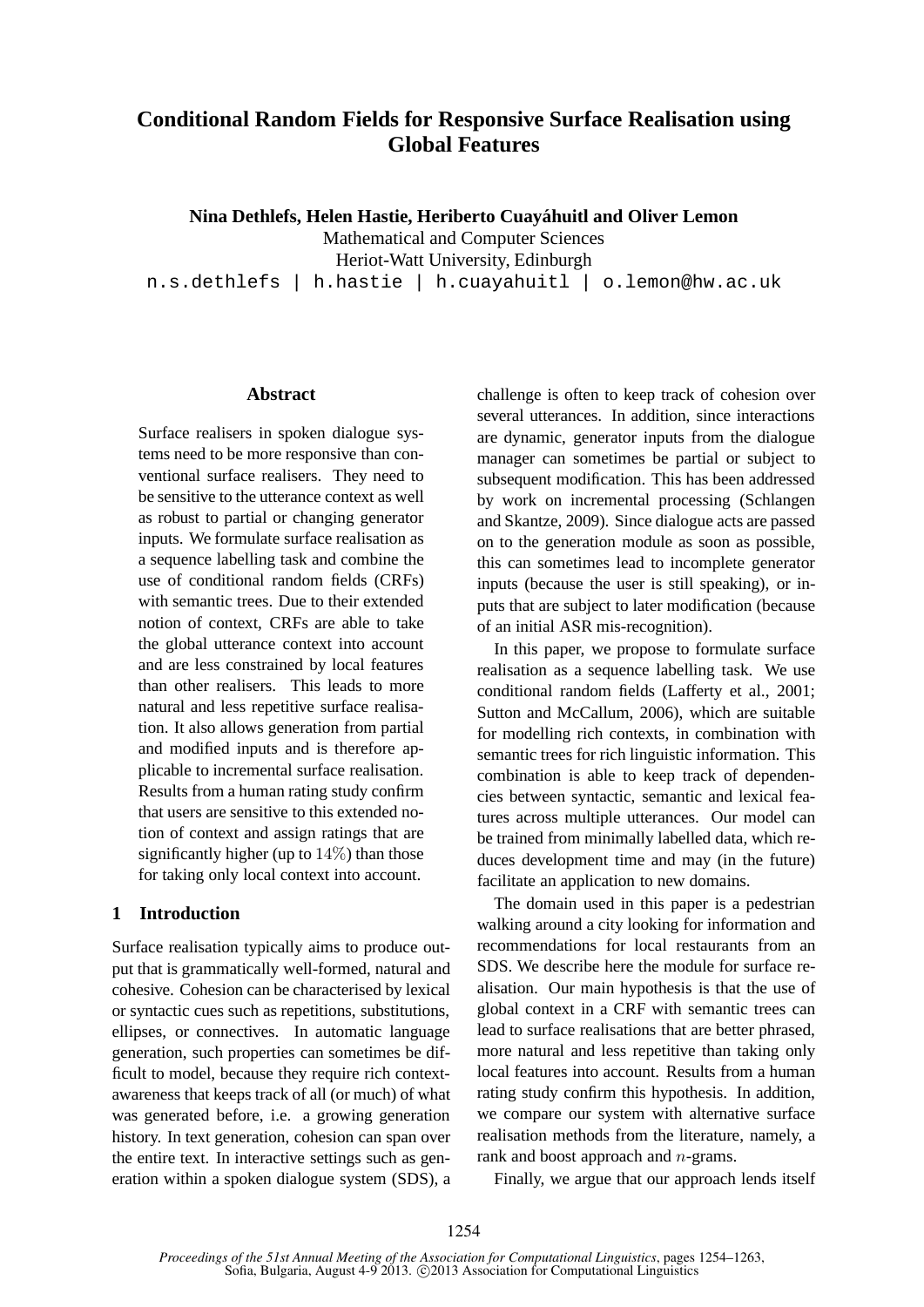to surface realisation within incremental systems, because CRFs are able to model context across full as well as partial generator inputs which may undergo modifications during generation. As a demonstration, we apply our model to incremental surface realisation in a proof-of-concept study.

### **2 Related Work**

Our approach is most closely related to Lu et al. (2009) who also use CRFs to find the best surface realisation from a semantic tree. They conclude from an automatic evaluation that using CRF-based generation which takes long-range dependencies into account outperforms several baselines. However, Lu et al.'s generator does not take context beyond the current utterance into account and is thus restricted to local features. Furthermore, their model is not able to modify generation results on the fly due to new or updated inputs.

In terms of surface realisation from graphical models (and within the context of SDSs), our approach is also related to work by Georgila et al.  $(2002)$  and Dethlefs and Cuaváhuitl  $(2011b)$ , who use HMMs, Dethlefs and Cuayáhuitl (2011a) who use Bayes Nets, and Mairesse et al. (2010) who use Dynamic Bayes Nets within an Active Learning framework. The last approach is also concerned with generating restaurant recommendations within an SDS. Specifically, their system optimises its performance online, during the interaction, by asking users to provide it with new textual descriptions of concepts, for which it is unsure of the best realisation. In contrast to these related approaches, we use undirected graphical models which are useful when the natural directionality between the input variables is unknown.

In terms of surface realisation for SDSs, Oh and Rudnicky (2000) present foundational work in using an n-gram-based system. They train a surface realiser based on a domain-dependent language model and use an overgeneration and ranking approach. Candidate utterances are ranked according to a penalty function which penalises too long or short utterances, repetitious utterances and utterances which either contain more or less information than required by the dialogue act. While their approach is fast to execute, it has the disadvantage of not being able to model long-range dependencies. They show that humans rank their output equivalently to template-based generation.

Further, our approach is related to the SPaRKy

sentence generator (Walker et al., 2007). SPaRKy was also developed for the domain of restaurant recommendations and was shown to be equivalent to or better than a carefully designed templatebased generator which had received high human ratings in the past (Stent et al., 2002). It generates sentences in two steps. First, it produces a randomised set of alternative realisations, which are then ranked according to a mapping from sentence plans to predicted human ratings using a boosting algorithm. As in our approach, SPaRKy distinguishes local and global features. Local features take only information of the current tree node into account, including its parents, siblings and children, while global features take information of the entire utterance into account. While SPaRKy is shown to reach high output quality in comparison to a template-based baseline, the authors acknowledge that generation with SPaRKy is rather slow when applied in a real-time SDS. This could present a problem in incremental settings, where generation speed is of particular importance.

The SPaRKy system is also used by Rieser et al. (2011), who focus on information presentation strategies for restaurant recommendations, summaries or comparisons within an SDS. Their surface realiser is informed by the highest ranked SPaRKy outputs for a particular information presentation strategy and will constitute one of our baselines in the evaluation.

More work on trainable realisation for SDSs generally includes Bulyko and Ostendorf (2002) who use finite state transducers, Nakatsu and White (2006) who use supervised learning, Varges (2006) who uses chart generation, and Konstas and Lapata (2012) who use weighted hypergraphs, among others.

#### **3 Cohesion across Utterances**

#### **3.1 Tree-based Semantic Representations**

The restaurant recommendations we generate can include any of the attributes shown in Table 1. It is then the task of the surface realiser to find the best realisation, including whether to present them in one or several sentences. This often is a sentence planning decision, but in our approach it is handled using CRF-based surface realisation. The semantic forms underlying surface realisation can be produced in many ways. In our case, they are produced by a reinforcement learning agent which orders semantic attributes in the tree ac-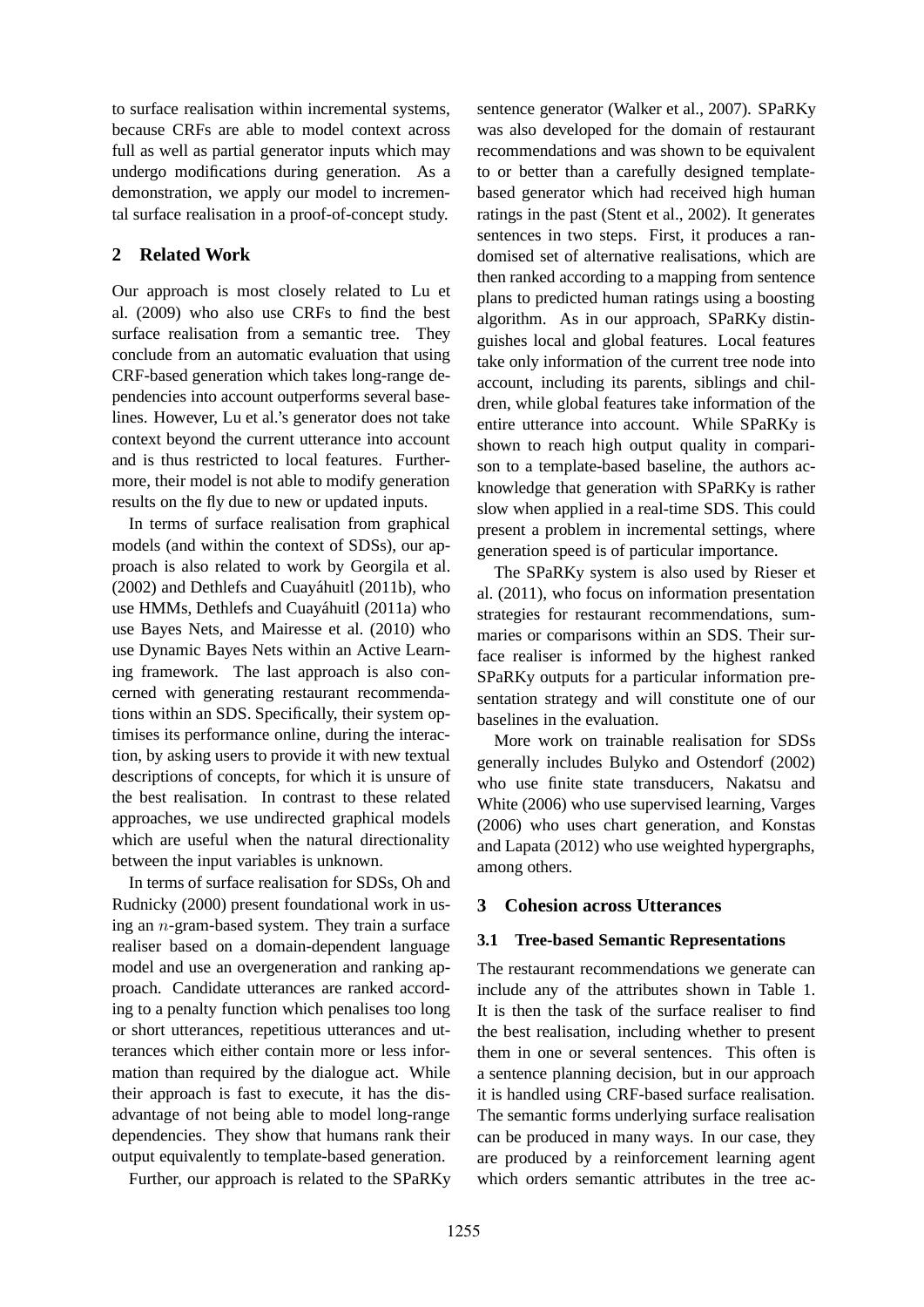

Figure 1: Architecture of our SDS with a focus on the NLG components. While the user is speaking, the dialogue manager sends dialogue acts to the NLG module, which uses reinforcement learning to order semantic attributes and produce a semantic tree (see Dethlefs et al. (2012b)). This paper focuses on surface realisation from these trees using a CRF as shown in the surface realisation module.

| Slot             | Example                             |
|------------------|-------------------------------------|
| <b>ADDRESS</b>   | The venue's address is              |
| AREA             | It is located in $\dots$            |
| <b>FOOD</b>      | The restaurant serves  cuisine.     |
| <b>NAME</b>      | The restaurant's name is $\dots$    |
| <b>PHONE</b>     | The venue's phone number is $\dots$ |
| <b>POSTCODE</b>  | The postcode is                     |
| <b>OUALITY</b>   | This is a  venue.                   |
| PRICE            | It is located in the  price range.  |
| <b>SIGNATURE</b> | The venue specialises in            |
| <b>VENUE</b>     | This venue is $a \dots$             |

Table 1: Semantic slots required for our domain along with example realisations. Attributes can be combined in all possible ways during generation.

cording to their confidence in the dialogue. This is because SDSs can often have uncertainties with regard to the user's actual desired attribute values due to speech recognition inaccuracies. We therefore model all semantic slots as probability distributions, such as *inform(food=Indian, 0.6) or inform(food=Italian, 0.4)* and apply reinforcement learning to finding the optimal sequence for presentation. Please see Dethlefs et al. (2012b) for details. Here, we simply assume that a semantic form has been produced by a previous processing module.

As shown in the architecture diagram in Figure 1, a CRF surface realiser takes a semantic tree as input. We represent these as context-free trees which can be defined formally as 4-tuples



Figure 2: (a) Graphical representation of a linearchain Conditional Random Field (CRF), where empty nodes correspond to the labelled sequence, shaded nodes to linguistic observations, and dark squares to feature functions between states and observations; (b) Example semantic trees that are updated at each time step in order to provide linguistic features to the CRF (only one possible surface realisation is shown and parse categories are omitted for brevity); (c) Finite state machine of phrases (labels) for this example.

 $\{S, T, N, H\}$ , where S is a start symbol, typically the root node of the tree;  $T = \{t_0, t_1, t_2, \ldots t_{|T|}\}\$ is a set of terminal symbols, corresponding to single phrases;  $N = \{n_0, n_1, n_2 \dots n_{|N|}\}\$ is a set of non-terminal symbols corresponding to semantic categories, and  $H = \{h_0, h_1, h_2 \dots h_{|H|}\}\$ is a set of production rules of the form  $n \to \alpha$ , where  $n \in N$ ,  $\alpha \in T \cup N$ . The production rules represent alternatives at each branching node where the CRF is consulted for the best available expansion from the subset of possible ones. All nodes in the tree are annotated with a semantic concept (obtained from the semantic form) as well as their parse category.

## **3.2 Conditional Random Fields for Phrase-Based Surface Realisation**

The main idea of our approach is to treat surface realisation as a sequence labelling task in which a sequence of semantic inputs needs to be labelled with appropriate surface realisations. The task is therefore to find a mapping between (observed)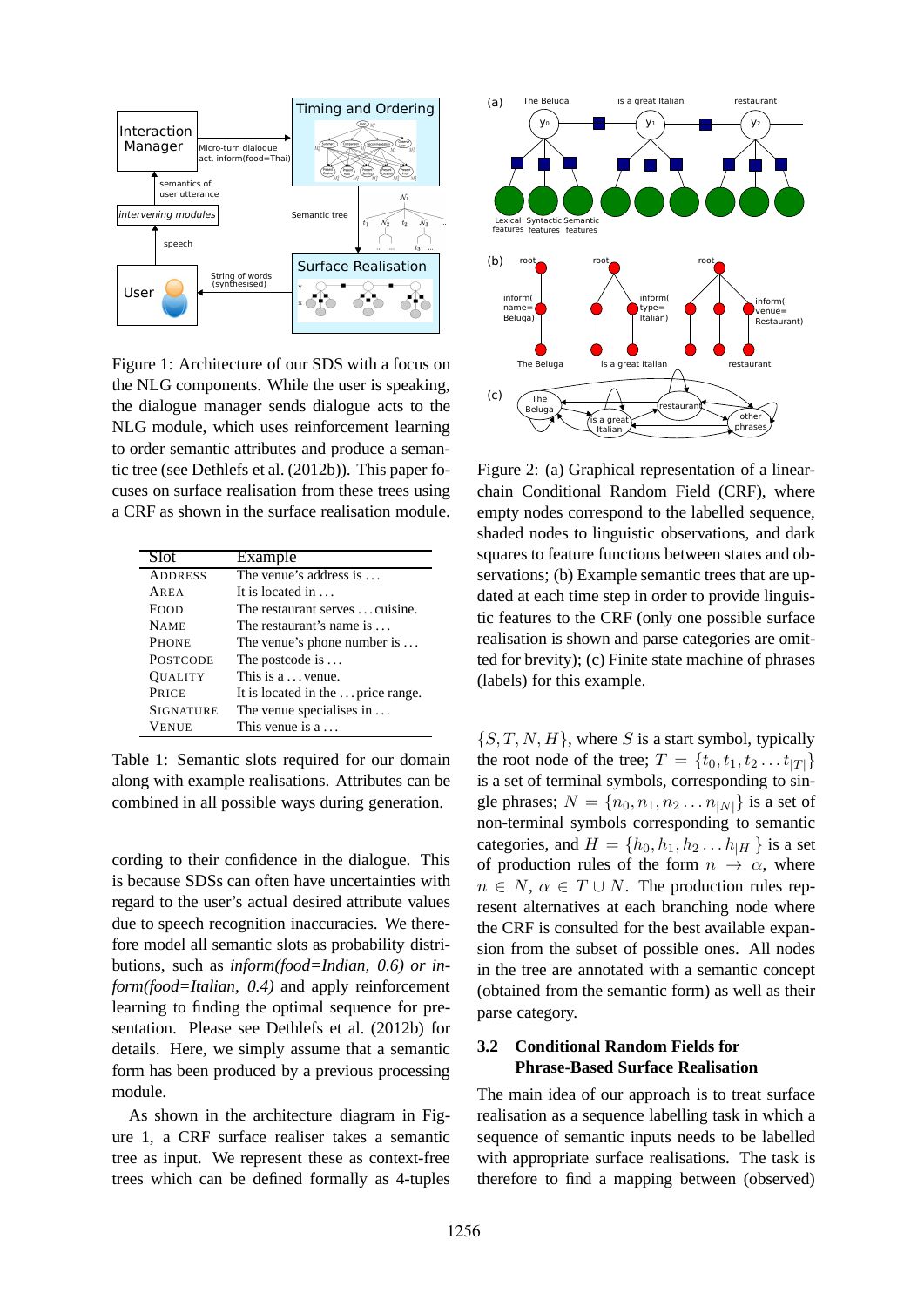lexical, syntactic and semantic features and a (hidden) best surface realisation.

We use the linear-chain Conditional Random Field (CRF) model for statistical phrase-based surface realisation, see Figure 2 (a). This probabilistic model defines the posterior probability of labels (surface realisation phrases)  $\mathbf{y} = \{y_1, \dots, y_{|\mathbf{v}|}\}\$ given features  $\mathbf{x} = \{x_1, \dots, x_{|\mathbf{x}|}\}\$  (informed by a semantic tree, see Figure 2 (b)), as

$$
P(\mathbf{y}|\mathbf{x}) = \frac{1}{Z(\mathbf{x})} \prod_{t=1}^{T} \exp \left\{ \sum_{k=1}^{K} \theta_k \Phi_k(y_t, y_{t-1}, \mathbf{x}_t) \right\},
$$

where  $Z(\mathbf{x})$  is a normalisation factor over all possible realisations (i.e. labellings) of **x** such that the sum of all terms is one. The parameters  $\theta_k$  are weights corresponding to feature functions  $\Phi_k(.)$ , which are real values describing the label state  $y$ at time t based on the previous label state  $y_{t-1}$  and features  $\mathbf{x}_t$ . For example: from Figure 2 (c),  $\Phi_k$ might have the value  $\Phi_k = 1.0$  for the transition from *"The Beluga"* to *"is a great Italian"*, and 0.0 elsewhere. The parameters  $\theta_k$  are set to maximise the conditional likelihood of phrase sequences in the training data set. They are estimated using the gradient ascent algorithm.

After training, labels can be predicted for new sequences of observations. The most likely phrase sequence is expressed as

$$
\mathbf{y}^* = \arg\max_{\mathbf{y}} P(\mathbf{y}|\mathbf{x}),
$$

which is computed using the Viterbi algorithm. We use the Mallet package $^1$  (McCallum, 2002) for parameter learning and inference.

#### **3.3 Feature Selection and Training**

The following features define the generation context used during training of the CRF. The generation context includes everything that has been generated for the current utterance so far. All features can be obtained from a semantic input tree.

- Lexical items of parents and siblings,
- Semantic types in expansion,
- Semantic types of parents and siblings,
- Parse category of expansion,
- Parse categories of parents and siblings.

We use the StanfordParser<sup>2</sup> (Marneffe et al., 2006) to obtain the parse category for each tree node. The semantics for each node are derived from the input dialogue acts (these are listed in Table 1) and are associated with nodes. The lexical items are present in the generation context and are mapped to semantic tree nodes.

As an example, for generating an utterance (label sequence) such as *The Beluga is a great restaurant. It is located in the city centre.*, each generation step needs to take the features of the entire generation history into account. This includes all individual lexical items generated, the semantic types used and the parse categories for each tree node involved. For the first constituent, *The Beluga*, this corresponds to the features  $\{\hat{\ }$  BE-GIN NAME} indicating the beginning of a sentence (where empty features are omitted), the beginning of a new generation context and the next semantic slot required. For the second constituent, *is a great restaurant*, the features are {THE BELUGA NAME NP VENUE}, i.e. including the generation history (with lexical items and parse category added for the first constituent) and the semantics of the next required slot, VENUE. In this way, a sequence of surface form constituents is generated corresponding to latent states in the CRF.

Since global utterance features capture the full generation context (i.e. beyond the current utterance), we are also able to model phenomena such as co-references and pronouns. This is useful for longer restaurant recommendations which may span over more than one utterance. If the generation history already contains a semantic attribute, e.g. the restaurant name, the CRF may afterwards choose a pronoun, e.g. *it*, which has a higher likelihood than using the proper name again. Similarly, the CRF may decide to realise a new attribute as constituents of different order, such as a sentence or PP, depending on the length, number and parse categories of previously generated output. In this way, our approach implicitly treats sentence planning decisions such as the distribution of content over a set of messages in the same way as (or as part of) surface realisation. A further capability of our surface realiser is that it can generate complete phrases from full as well as partial dialogue acts. This is useful in interactive contexts, where we need as much robustness as possible. A demonstration of this is given in Section 5 in an application to incremental surface realisation.

To train the CRF, we used a data set of 552 restaurant recommendations from the website The

<sup>1</sup>http://mallet.cs.umass.edu/

<sup>2</sup>http://nlp.stanford.edu/software/ lex-parser.shtml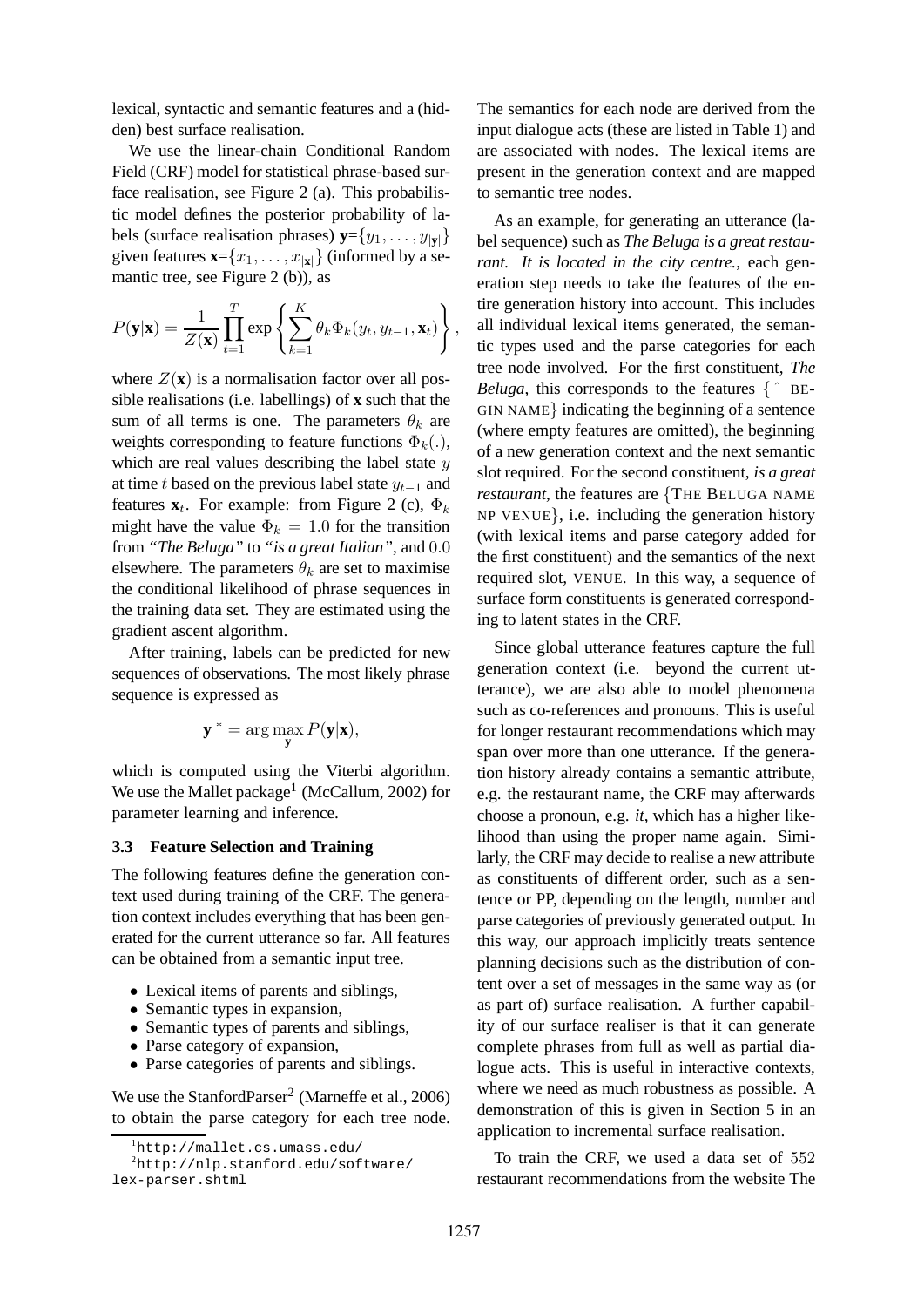List. $3$  The data contains recommendations such as *Located in the city centre, Beluga is a stylish yet laid-back restaurant with a smart menu of modern European cuisine*.

## **3.4 Grammar Induction**

The grammar  $g$  of surface realisation candidates is obtained through an automatic grammar induction algorithm which can be run on unlabelled data and requires only minimal human intervention. This grammar defines the surface realisation space for the CRFs. We provide the human corpus of restaurant recommendations from Section 3.3 as input to grammar induction. The algorithm is shown in Algorithm 1. It first identifies all semantic attributes of interest in an utterance, in our case those specified in Table 1, and replaces them by a variable. These attributes include food types, such as *Mexican, Chinese*, particular parts of town, prices, etc. About 45% of them can be identified based on heuristics. The remainder needs to be hand-annotated at the moment, which includes mainly attributes like restaurant names or quality attributes, such as *delicate, exquisite*, etc. Subsequently, all utterances are parsed using the Stanford parser to obtain constituents and are integrated into the grammar under construction. The non-terminal symbols are named after the automatically annotated semantic attributes contained in their expansion, e.g. NAME\_QUALITY  $\rightarrow$  *The* \$name\$ *is of* \$quality\$ *quality.* In this way, each non-terminal symbol has a semantic representation and an associated parse category. In total, our induced grammar contains more than 800 rules.

## **4 Evaluation**

To evaluate our approach, we focus on a subjective human rating study which aims to determine whether CRF-based surface realisation that takes the full generation context into account, called **CRF (global)**, is perceived better by human judges than one that uses a CRF but just takes local context into account, called **CRF (local)**. While CRF (global) uses features from the entire generation history, CRF (local) uses only features from the current tree branch. We assume that cohesion can be identified by untrained judges as natural, well-phrased and non-repetitive surface forms. To examine differences in methodology between

#### **Algorithm 1** Grammar Induction.

- 1: **function** FINDGRAMMAR(utterances u, semantic attributes a) **return** grammar
- 2: **for** each utterance  $u$  **do**<br>3: **if**  $u$  contains a sema
- if  $u$  contains a semantic attribute from  $a$ , such as venue, cuisine, etc. **then**
- 4: Find and replace the attribute by its semantic variable, e.g. \$venue\$. 5: **end if** 6: Parse the sentence and induce a set of rules  $\alpha \rightarrow$ β, where  $\alpha$  is a semantic variable and β is its parse. 7: Traverse the parse tree in a top-down, depth-first
- search and
- 8: **if** expansion  $\beta$  exists **then**<br>9. continue
- 10: **else if** non-terminal  $\alpha$  exists **then**
- 11: add new expansion  $\beta$  to  $\alpha$ .<br>12: **else** write new rule  $\alpha \rightarrow \beta$ .
- 12: **else** write new rule  $\alpha \rightarrow \beta$ .<br>13: **end if**
- end if
- 14: Write grammar.
- 15: **end for**

16: **end function**

CRFs and other state-of-the-art methods, we also compare our system to two other baselines:

- **CLASSiC** corresponds to the system reported in Rieser et al.  $(2011)^4$ , which generates restaurant recommendations based on the SPaRKy system (Walker et al., 2007), and has received high ratings in the past. SPaRKy uses global utterance features.
- n**-grams** represents a simple 5-gram baseline that is similar to Oh and Rudnicky (2000)'s system. We will sample from the most likely slot realisations that do not contain a repetition and include exactly the required slot values. Local context only is taken into account.

## **4.1 Human Rating Study**

We carried out a user rating study on the Crowd-Flower crowd sourcing platform.<sup>5</sup> Each participant was shown part of a real human-system dialogue that emerged as part of the CLASSiC project evaluation (Rieser et al., 2011). All dialogues and data are freely available from http://www. classic-project.org. Each dialogue contained two variations for one of the utterances. These variations were generated from two out of the four systems described above. The order that these were presented to the participant was counterbalanced. Table 2 gives an example of a dialogue segment presented to the participants.

 $3$ http://www.list.co.uk

<sup>&</sup>lt;sup>4</sup>In Rieser et al. (2011), this system is referred to as the TIP system, which generates summaries, comparisons or recommendations for restaurants. For the present study, we com-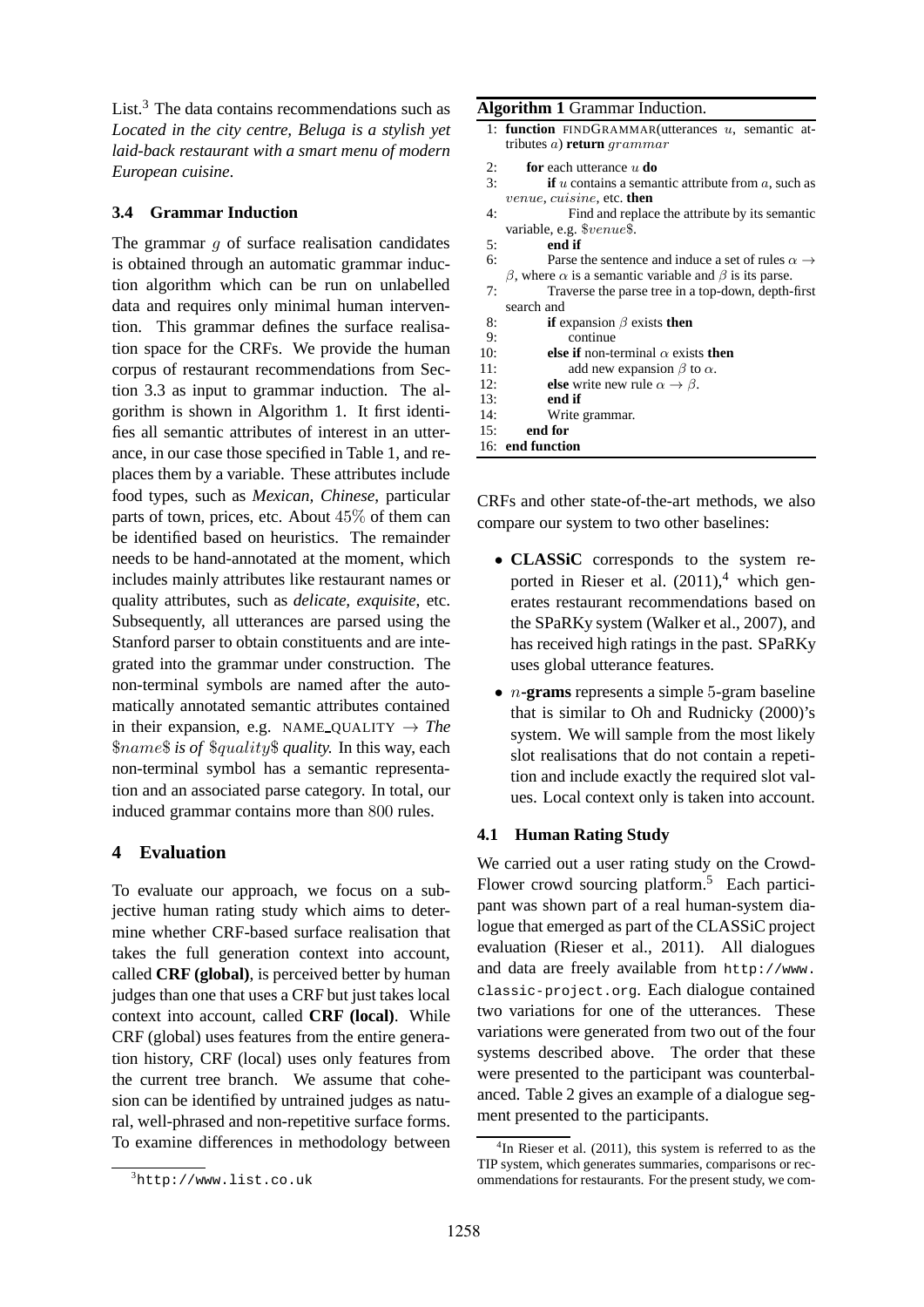- **SYS** Thank you for calling the Cambridge Information system. Your call will be recorded for research purposes. You may ask for information about a place to eat, such as a restaurant, a pub, or a cafe. How may I help you?
- **USR** I want to find an American restaurant which is in the very expensive area.
- **SYS A** *The restaurant Gourmet Burger is an outstanding, expensive restaurant located in the central area.*
- **SYS B** *Gourmet Burger is a smart and welcoming restaurant. Gourmet Burger provides an expensive dining experience with great food and friendly service. If you're looking for a central meal at an expensive price.*
- **USR** What is the address and phone number?
- **SYS** Gourmet Burger is on Regent Street and its phone number is 01223 312598.
- **USR** Thank you. Good bye.

Table 2: Example dialogue for participants to compare alternative outputs in italics, USR=user, SYS A=CRF (global), SYS B=CRF(local).

| <b>System</b>    | <b>Natural</b> | <b>Phrasing</b> | Repetit. |
|------------------|----------------|-----------------|----------|
| CRF global       | 3.65           | 3.64            | 3.65     |
| <b>CRF</b> local | $3.10*$        | $3.19*$         | $3.13*$  |
| <b>CLASSiC</b>   | $3.53*$        | 3.59            | $3.48*$  |
| $n$ -grams       | $3.01*$        | $3.09*$         | $3.32*$  |

Table 3: Subjective user ratings. Significance with CRF (global) at  $p<0.05$  is indicated as  $*$ .

44 participants gave a total of 1,830 ratings of utterances produced across the four systems. Fluent speakers of English only were requested and the participants were from the United States. They were asked to rate each utterance on a 5 point Likert scale in response to the following questions (where 5 corresponds to *totally agree* and 1 corresponds to *totally disagree*):

- The utterance was natural, i.e. it could have been produced by a human. (*Natural*)
- The utterance was phrased well. (*Phrasing*)
- The utterance was repetitive. (*Repetitive*)

#### **4.2 Results**

We can see from Table 3 that across all the categories, the CRF (global) gets the highest overall ratings. This difference is significant for all categories compared with CRF (local) and  $n$ -grams (using a 1-sided Mann Whitney U-test,  $p < 0.001$ ). Possibly this is because the local context taken into account by both systems was not enough to ensure cohesion across surface phrases. It is not possible, e.g., to cover co-references within a local context only or discourse markers that refer beyond the current utterance. This can lead to short and repetitive phrases, such as *Make your way to Gourmet Burger. The food quality is outstanding. The prices are expensive.* generated by the n-gram baseline.

The CLASSiC baseline, based on SPaRKy, was the most competitive system in our comparison. None-the-less CRF (global) is rated higher across categories and significantly so for *Natural* (p < 0.05) and *Repetitive* ( $p < 0.005$ ). For *Phrasing*, there is a trend but not a significant difference (p  $<$  0.16). All comparisons are based on a 1-sided Mann Whitney U-test. A qualitative comparison between the CRF (global) and CLASSiC outputs showed the following. CLASSiC utterances tend to be longer and contain more sentences than CRF (global) utterances. While CRF (global) often decides to aggregate attributes into one sentence, such as *the Beluga is an outstanding restaurant in the city centre*, CLASSiC tends to rely more on individual messages, such as *The Beluga is an outstanding restaurant. It is located in the city centre.* A possible reason is that while CRF (global) is able to take features beyond an utterance into account, CLASSiC/SPaRKy is restricted to global features of the current utterance.

We can further compare our results with Rieser et al. (2011) and Mairesse et al. (2010) who also generate restaurant recommendations and asked similar questions to participants as we did. Rieser et al. (2011)'s system received an average rating of 3.58<sup>6</sup> in terms of *Phrasing* which compares to our 3.64. This difference is not significant, and in line with the user ratings we observed for the CLASSiC system above (3.59). Mairesse et al. (2010) achieved an average score of 4.05 in terms of *Natural* in comparison to our 3.65. This difference is significant at  $p < 0.05$ . Possibly their better performance is due to the data set being more "in domain" than ours. They collected data from humans that was written specifically for the task that the system was tested on. In contrast, our system was trained on freely available data that was written by professional restaurant reviewers. Unfortunately, we cannot compare across other categories,

pare only with the subset of recommendations.

<sup>5</sup>http://www.crowdflower.com

<sup>&</sup>lt;sup>6</sup>This was rescaled from a 1-6 scale.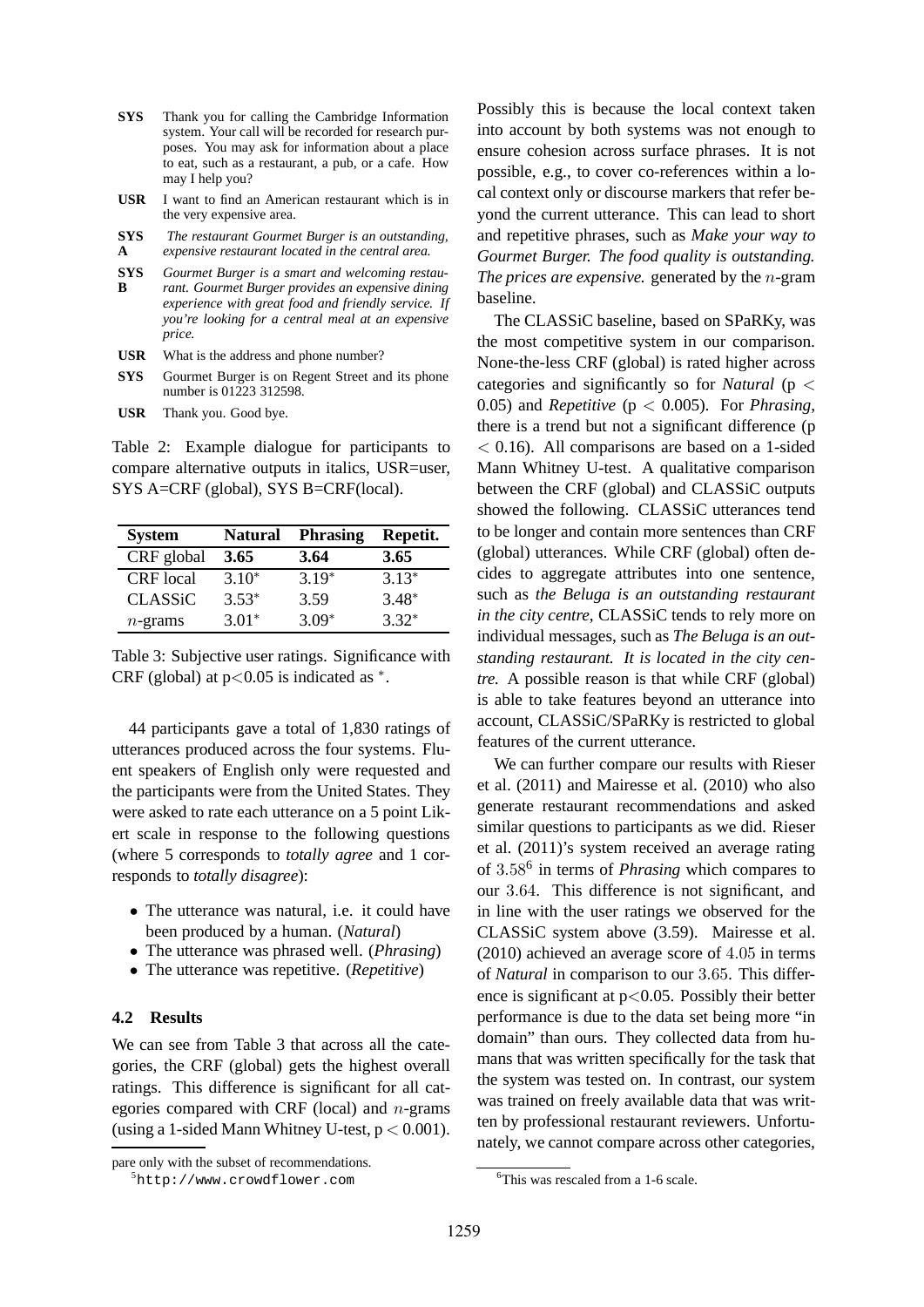|  |  |  |  | USR1 I'm looking for a nice restaurant in the centre. |
|--|--|--|--|-------------------------------------------------------|
|--|--|--|--|-------------------------------------------------------|

| SYS1 | inform(area=centre [0.2], food=Thai [0.3]) |
|------|--------------------------------------------|
|      | $information = Bangkok$ [0.31]             |
|      | So you're looking for a Thai $\dots$       |

- USR2 *[barges in]* No, I'm looking for a restaurant with good quality food.
- SYS2 *inform(quality=good [0.6], name=Beluga [0.6])* Oh sorry, so a nice restaurant located . . .
- USR3 *[barges in]* . . . in the city centre.
- SYS3 *inform(area=centre [0.8])*

Table 4: Example dialogue where the dialogue manager needs to send incremental updates to the NLG. Incremental surface realisation from semantic trees for this dialogue is shown in Figure 3.

because the authors tested only for *Phrasing* and *Natural*, respectively.

## **5 Incremental Surface Realisation**

Recent years have seen increased interest in incremental dialogue processing (Skantze and Schlangen, 2009; Schlangen and Skantze, 2009). The main characteristic of incremental architectures is that instead of waiting for the end of a user turn, they begin to process the input stream as soon as possible, updating their processing hypotheses as more information becomes available. From a dialogue perspective, they can be said to work on partial rather than full dialogue acts.

With respect to surface realisation, incremental NLG systems have predominantly relied on pre-defined templates (Purver and Otsuka, 2003; Skantze and Hjalmarsson, 2010; Dethlefs et al., 2012a), which limits the flexibility and quality of output generation. Buschmeier et al. (2012) have presented a system which systematically takes the user's acoustic understanding problems into account by pausing, repeating or re-phrasing if necessary. Their approach is based on SPUD (Stone et al., 2003), a constraint satisfaction-based NLG architecture and marks important progress towards more flexible incremental surface realisation. However, given the human labour involved in constraint specification, cohesion is often limited to a local context. Especially for long utterances or such that are separated by user turns, this may lead to surface form increments that are not well connected and lack cohesion.

#### **5.1 Application to Incremental SR**

This section will discuss a proof-of-concept application of our approach to incremental surface realisation. Table 4 shows an example dialogue between a user and system that contains a number of incremental phenomena that require hypothesis updates, system corrections and user bargeins. Incremental surface realisation for this dialogue is shown in Figure 3, where processing steps are indicated as bold-face numbers and are triggered by partial dialogue acts that are sent from the dialogue manager, such as *inform(area=centre [0.2])*. The numbers in square brackets indicate the system's confidence in the attribute-value pair. Once a dialogue act is observed by the NLG system, a reinforcement learning agent determines the order of attributes and produces a semantic tree, as described in Section 3.1. Since the semantic forms are constructed incrementally, new tree nodes can be attached to and deleted from an existing tree, depending on what kind of update is required.

In the dialogue in Table 4, the user first asks for a *nice restaurant in the centre*. The dialogue manager constructs a first attribute-value slot, *inform(area=centre [0.2], . . . )*, and passes it on to  $NLG$ .<sup>7</sup> In Figure 3, we can observe the corresponding NLG action, a first tree is created with just a root node and a node representing the area slot (step 1). In a second step, the semantically annotated node gets **expanded** into a surface form that is chosen from a set of candidates (shown in curly brackets). The CRF is responsible for this last step. Since there is no preceding utterance, the best surface form is chosen based on the semantics alone. Active tree nodes, i.e. those currently under generation, are indicated as asterisks in Figure 3. Currently inactive nodes are shown as circles.

Step 3 then further expands the current tree adding a node for the food type and the name of a restaurant that the dialogue manager had passed. We see here that attributes can either be primitive or complex. Primitive attributes contain a single semantic type, such as *area*, whereas complex attributes contain multiple types, such as *food, name* and need to be decomposed in a later processing step (see steps 4 and 6). Step 5 again uses the CRF

<sup>&</sup>lt;sup>7</sup>Note here that the information passed on to the NLG is distinct from the dialogue manager's own actions. In the example, the NLG is asked to generate a recommendation, but the dialogue manager actually decides to clarify the user's preferences due to low confidence. This scenario is an example of generator inputs that may get revised afterwards.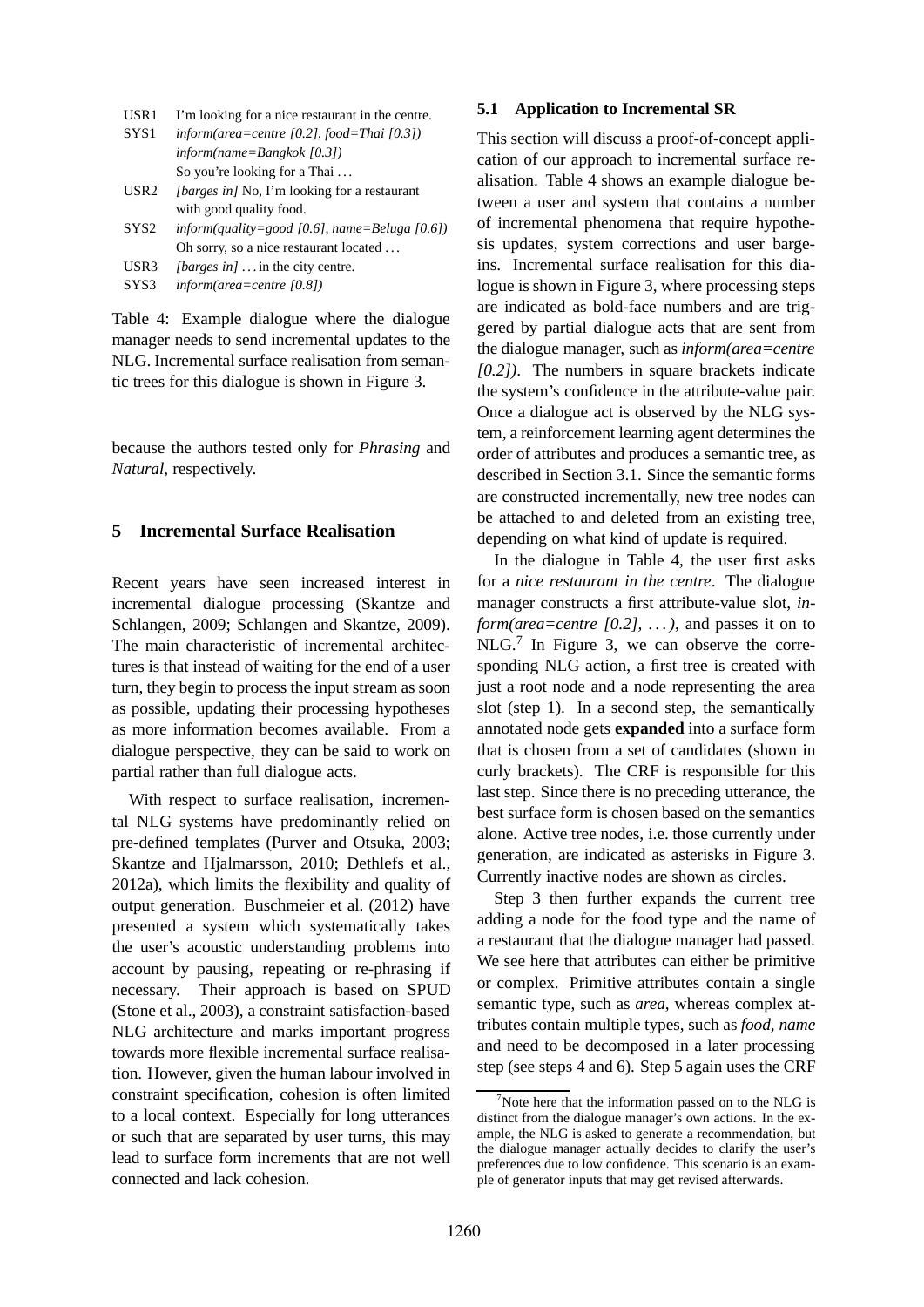

Figure 3: Example of incremental surface realisation, where each generation step is indicated by a number. Active generation nodes are shown as asterisks and deletions are shown as crossed out. Lexical and semantic features are associated with their respective nodes. Syntactic information in the form of parse categories are also taken into account for surface realisation, but have been omitted in this figure.

to obtain the next surface realisation that connects with the previous one (so that a sequence of realisation "labels" appears: *Right in the city centre* and *Bangkok*). It takes the full generation context into account to ensure a globally optimal choice. This is important, because the local context would otherwise be restricted to a partial dialogue act, which can be much smaller than a full dialogue act and thus lead to short, repetitive sentences.

The dialogue continues as the system implicitly confirms the user's preferred restaurant (SYS1). At this point, we encounter a user barge-in correcting the desired choice. As a consequence, the dialogue manager needs to **update** its initial hypotheses and communicate this to NLG. Here, the last three tree nodes need to be **deleted** from the tree because the information is no longer valid. This update and the deletion is shown in step 7. Afterwards, the dialogue continues and NLG involves mainly expanding the current tree into a full sequence of surface realisations for partial dialogue acts which come together into a full utterance.

This example illustrates three incremental processing steps: expansions, updates and deletions. **Expansions** are the most frequent operation. They add new partial dialogue acts to the semantic tree. They also consult the CRF for the best surface

realisation. Since CRFs are not restricted by the Markov condition, they are less constrained by local context than other models and can take nonlocal dependencies into account. For our application, the maximal context is 9 semantic attributes (for a surface form that uses all possible 10 attributes). While their extended context awareness can often make CRFs slow to train, they are fast at execution and therefore very applicable to the incremental scenario. For applications involving longer-spanning alternatives, such as texts or paragraphs, the context of the CRF would likely have to be constrained. **Updates** are triggered by the hypothesis updates of the dialogue manager. Whenever a new attribute comes in, it is checked against the generator's existing knowledge. If it is inconsistent with previous knowledge, an update is triggered and often followed by a **deletion**. Whenever generated output needs to be modified, old expansions and surface forms are deleted first, before new ones can be expanded in their place.

#### **5.2 Updates and Processing Speed Results**

Since fast responses are crucial in incremental systems, we measured the average time our system took for a surface realisation. The time is 100ms on a MacBook Intel Core 2.6 Duo with 8GB in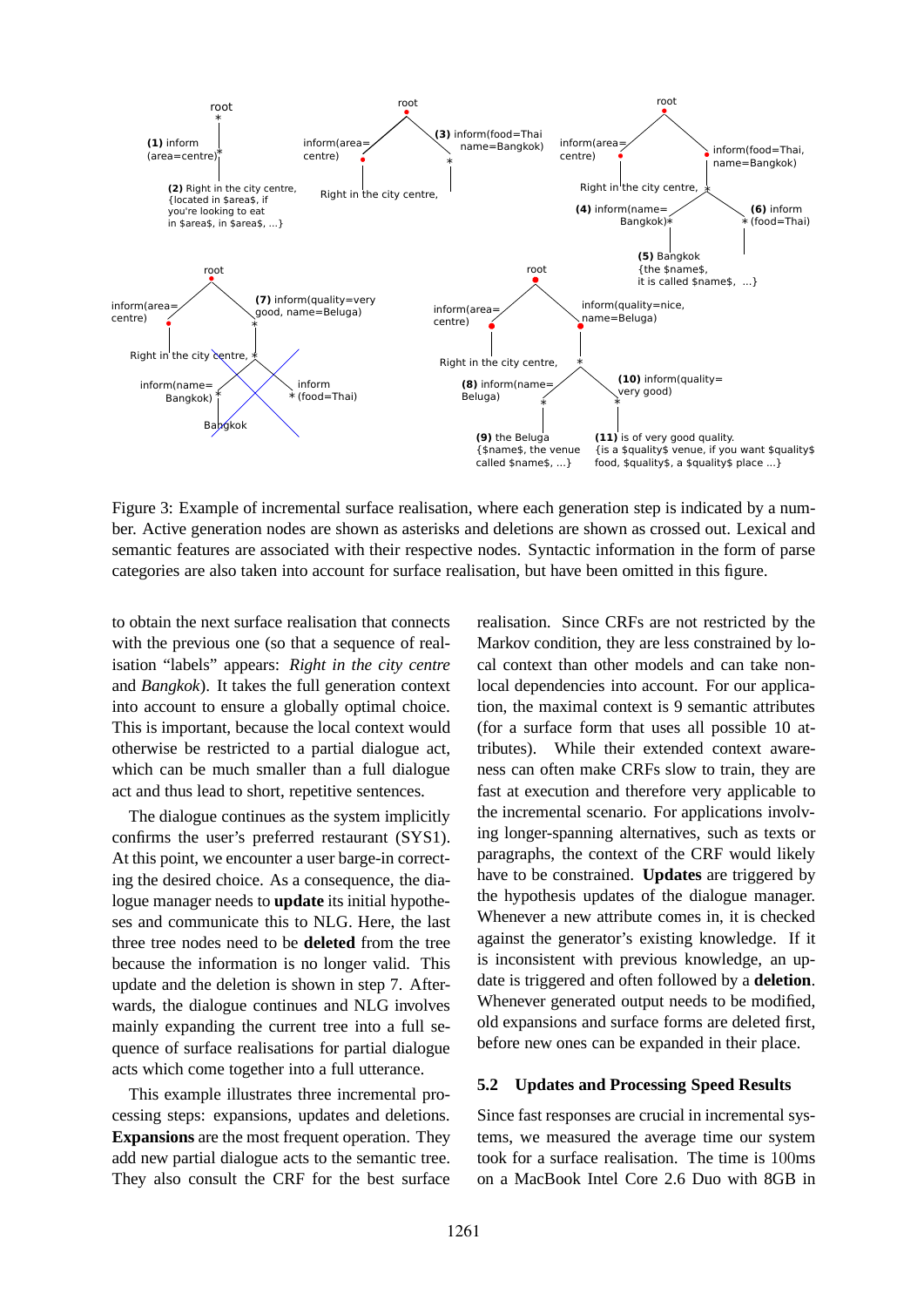RAM. This is slightly better than other incremental systems (Skantze and Schlangen, 2009) and much faster than state-of-the-art non-incremental systems such as SPaRKy (Walker et al., 2007). In addition, we measured the number of necessary generation updates in comparison to a nonincremental setting. Since updates take effect directly on partial dialogue acts, rather than the full generated utterance, we require around 50% less updates as if generating from scratch for every changed input hypothesis. A qualitative analysis of the generated outputs showed that the quality is comparable to the non-incremental case.

## **6 Conclusion and Future Directions**

We have presented a novel technique for surface realisation that treats generation as a sequence labelling task by combining a CRF with tree-based semantic representations. An essential property of interactive surface realisers is to keep track of the utterance context including dependencies between linguistic features to generate cohesive utterances. We have argued that CRFs are well suited for this task because they are not restricted by independence assumptions. In a human rating study, we confirmed that judges rated our output as better phrased, more natural and less repetitive than systems that just take local features into account. This also holds for a comparison with stateof-the-art rank and boost or n-gram approaches. Keeping track of the global context is also important for incremental systems since generator inputs can be incomplete or subject to modification. In a proof-of-concept study, we have argued that our approach is applicable to incremental surface realisation. This was supported by preliminary results on the speed, number of updates and quality during generation. As future work, we plan to test our model in a task-based setting using an end-toend SDS in an incremental and non-incremental setting. This study will contain additional evaluation categories, such as the understandability or informativeness of system utterances. In addition, we may compare different sequence labelling algorithms for surface realisation (Nguyen and Guo, 2007) or segmented CRFs (Sarawagi and Cohen, 2005) and apply our method to more complex surface realisation domains such as text generation or summarisation. Finally, we would like to explore methods for unsupervised data labelling so as to facilitate portability across domains further.

## **Acknowledgements**

The research leading to this work was funded by the EC FP7 programme FP7/2011-14 under grant agreement no. 287615 (PARLANCE).

## **References**

- Ivan Bulyko and Mari Ostendorf. 2002. Efficient integrated response generation from multiple targets using weighted finite state transducers. *Computer Speech and Language*, 16:533–550.
- Hendrik Buschmeier, Timo Baumann, Benjamin Dosch, Stefan Kopp, and David Schlangen. 2012. Incremental Language Generation and Incremental Speech Synthesis. In *Proceedings of the 13th Annual SigDial Meeting on Discourse and Dialogue (SIGdial)*, Seoul, South Korea.
- Nina Dethlefs and Heriberto Cuayáhuitl. 2011a. Combining Hierarchical Reinforcement Learning and Bayesian Networks for Natural Language Generation in Situated Dialogue. In *Proceedings of the 13th European Workshop on Natural Language Generation (ENLG)*, Nancy, France.
- Nina Dethlefs and Heriberto Cuayáhuitl. 2011b. Hierarchical Reinforcement Learning and Hidden Markov Models for Task-Oriented Natural Language Generation. In *Proceedings of the 49th Annual Meeting of the Association for Computational Linguistics: Human Language Technologies (ACL-HLT)*, Portland, Oregon, USA.
- Nina Dethlefs, Helen Hastie, Verena Rieser, and Oliver Lemon. 2012a. Optimising Incremental Dialogue Decisions Using Information Density for Interactive Systems. In *Proceedings of the Conference on Empirical Methods in Natural Language Processing (EMNLP-CoNLL)*, Jeju, South Korea.
- Nina Dethlefs, Helen Hastie, Verena Rieser, and Oliver Lemon. 2012b. Optimising Incremental Generation for Spoken Dialogue Systems: Reducing the Need for Fillers. In *Proceedings of the International Conference on Natural Language Generation (INLG)*, Chicago, Illinois, USA.
- Kallirroi Georgila, Nikos Fakotakis, and George Kokkinakis. 2002. Stochastic Language Modelling for Recognition and Generation in Dialogue Systems. *TAL (Traitement automatique des langues) Journal*, 43(3):129–154.
- Ioannis Konstas and Mirella Lapata. 2012. Conceptto-text Generation via Discriminative Reranking. In *Proceedings of the 50th Annual Meeting of the Association for Computational Linguistics*, pages 369– 378, Jeju Island, Korea.
- John D. Lafferty, Andrew McCallum, and Fernando C.N. Pereira. 2001. Conditional Random